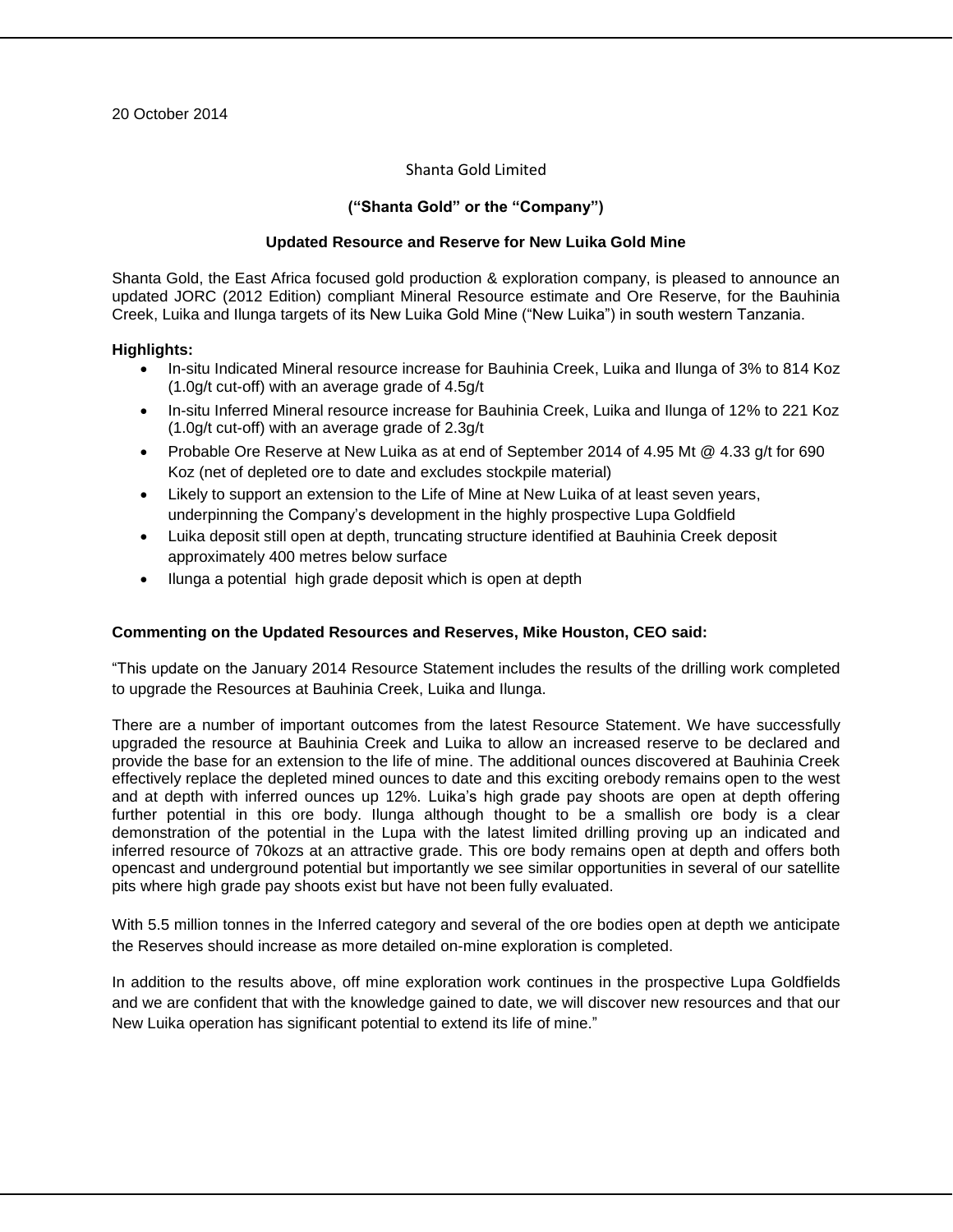| <b>NLGM</b><br><b>Targets</b> |                           | Cut-Off<br>(g/t) | <b>Indicated Resource</b> |                |                        | <b>Inferred Resource</b> |                |                         | <b>Total Resource</b> |                |                 |
|-------------------------------|---------------------------|------------------|---------------------------|----------------|------------------------|--------------------------|----------------|-------------------------|-----------------------|----------------|-----------------|
|                               |                           |                  | Tonnes<br>(Mt)            | Grade<br>(g/t) | <b>Ounces</b><br>(Koz) | Tonnes<br>(Mt)           | Grade<br>(g/t) | Ounces<br>(Koz)         | <b>Tonnes</b><br>(Mt) | Grade<br>(g/t) | Ounces<br>(Koz) |
| <b>Updated Resources</b>      | Bauhinia<br>Creek         | $1.0\,$          | 2.6                       | 5.9            | 490                    | 1.2                      | 2.9            | 117                     | 3.8                   | 4.9            | 607             |
|                               |                           | 2.0              | 2.3                       | 6.4            | 476                    | 0.7                      | 4.1            | 91                      | 3.0                   | 5.8            | 567             |
|                               |                           | 3.0              | 1.8                       | 7.4            | 436                    | 0.5                      | 4.5            | 79                      | 2.4                   | 6.8            | 514             |
|                               | Luika                     | $1.0\,$          | 2.7                       | 3.2            | 284                    | $1.1\,$                  | 2.0            | 70                      | 3.8                   | 2.9            | 354             |
|                               |                           | 2.0              | 2.2                       | 3.6            | 256                    | 0.4                      | 3.2            | 37                      | 2.6                   | 3.6            | 293             |
|                               |                           | 3.0              | 1.3                       | 4.5            | 181                    | 0.2                      | 4.1            | 22                      | 1.4                   | 4.5            | 203             |
|                               |                           | $1.0\,$          | 0.3                       | 4.0            | 40                     | 0.3                      | 3.0            | 34                      | 0.7                   | 3.5            | 74              |
|                               | llunga                    | 2.0              | 0.3                       | 4.6            | 38                     | 0.2                      | 3.8            | 28                      | 0.5                   | 4.2            | 66              |
|                               |                           | 3.0              | 0.2                       | 5.1            | 34                     | 0.2                      | 4.3            | 23                      | 0.4                   | 4.8            | 57              |
|                               |                           | $1.0\,$          | 0.8                       | 1.9            | 52                     | 0.5                      | 1.6            | 27                      | 1.4                   | 1.8            | 78              |
|                               | Tree Hill<br><b>Black</b> | 2.0              | 0.3                       | 2.6            | 27                     | 0.1                      | 2.3            | 9                       | 0.4                   | 2.5            | 36              |
|                               |                           | 3.0              | 0.1                       | 3.6            | $\overline{7}$         | 0.0                      | 3.2            | $\pmb{0}$               | 0.1                   | 3.6            | $\overline{7}$  |
|                               |                           | $1.0\,$          | 0.9                       | 2.0            | 55                     | 0.8                      | 1.6            | 41                      | 1.6                   | 1.8            | 96              |
|                               | Jamhuri                   | 2.0              | 0.3                       | 3.0            | 30                     | 0.1                      | 2.7            | 10                      | 0.4                   | 2.9            | 40              |
|                               |                           | 3.0              | 0.1                       | 3.9            | 15                     | 0.0                      | 3.5            | $\overline{\mathbf{4}}$ | 0.2                   | 3.8            | 19              |
|                               | Shamba                    | $1.0\,$          | 0.3                       | 2.3            | 19                     | 0.1                      | 1.6            | 5                       | 0.4                   | 2.1            | 25              |
|                               |                           | 2.0              | 0.1                       | 3.6            | 12                     | 0.0                      | 2.6            | $\overline{2}$          | 0.1                   | 3.4            | 14              |
|                               |                           | 3.0              | 0.1                       | 4.2            | $9\,$                  | 0.0                      | 3.9            | $\mathbf{1}$            | 0.1                   | 4.2            | $9\,$           |
| <b>Previously Declared</b>    | Tree Nth<br><b>Black</b>  | $1.0\,$          | 0.1                       | 1.8            | $\overline{7}$         | 0.0                      | 1.4            | $\overline{2}$          | 0.2                   | 1.7            | $\bf 8$         |
|                               |                           | 2.0              | 0.1                       | 2.7            | 5                      | 0.0                      | 2.5            | $\pmb{0}$               | 0.1                   | 2.6            | 5               |
|                               |                           | 3.0              | 0.0                       | 3.5            | 3                      | 0.0                      | 3.4            | $\pmb{0}$               | 0.0                   | 3.5            | $\mathsf 3$     |
|                               | Elizabeth<br>토            | $1.0\,$          | 0.5                       | $1.8\,$        | 29                     | 1.3                      | 1.5            | 58                      | 1.8                   | 1.6            | 88              |
|                               |                           | 2.0              | 0.2                       | 2.8            | 14                     | $0.1\,$                  | 2.5            | $\overline{7}$          | 0.2                   | 2.7            | 21              |
|                               |                           | 3.0              | 0.0                       | 3.4            | $\sqrt{4}$             | 0.0                      | 3.3            | $\mathbf 1$             | 0.1                   | 3.3            | $\,$ 6 $\,$     |
|                               | South<br>Luika            | $1.0\,$          | 0.1                       | 3.7            | 14                     | 0.2                      | 3.1            | 18                      | 0.3                   | 3.4            | 32              |
|                               |                           | 2.0              | 0.1                       | 4.6            | $12\,$                 | $0.1\,$                  | 3.7            | 16                      | 0.2                   | 4.1            | 28              |
|                               |                           | 3.0              | 0.1                       | 5.9            | $10\,$                 | $0.1\,$                  | 4.3            | 13                      | 0.1                   | 4.9            | 22              |
|                               |                           | $1.0\,$          | 8.4                       | 3.7            | 990                    | 5.5                      | 2.1            | 372                     | 13.9                  | 3.0            | 1362            |
|                               | <b>Total</b>              | $2.0\,$          | 5.8                       | 4.7            | 870                    | 1.8                      | 3.5            | 200                     | 7.6                   | 4.4            | 1 0 6 9         |
|                               |                           | $3.0\,$          | 3.6                       | $6.0\,$        | 698                    | $1.0\,$                  | 4.4            | 143                     | 4.7                   | $5.6$          | 841             |

## **Table 1: October 2014 Total In-situ Mineral Resources for New Luika Gold Mine**

*The above tabulation only references those in-situ Mineral Resources situated at the above listed targets and is net of mining depletion. The tabulation excludes currently stockpiled material.*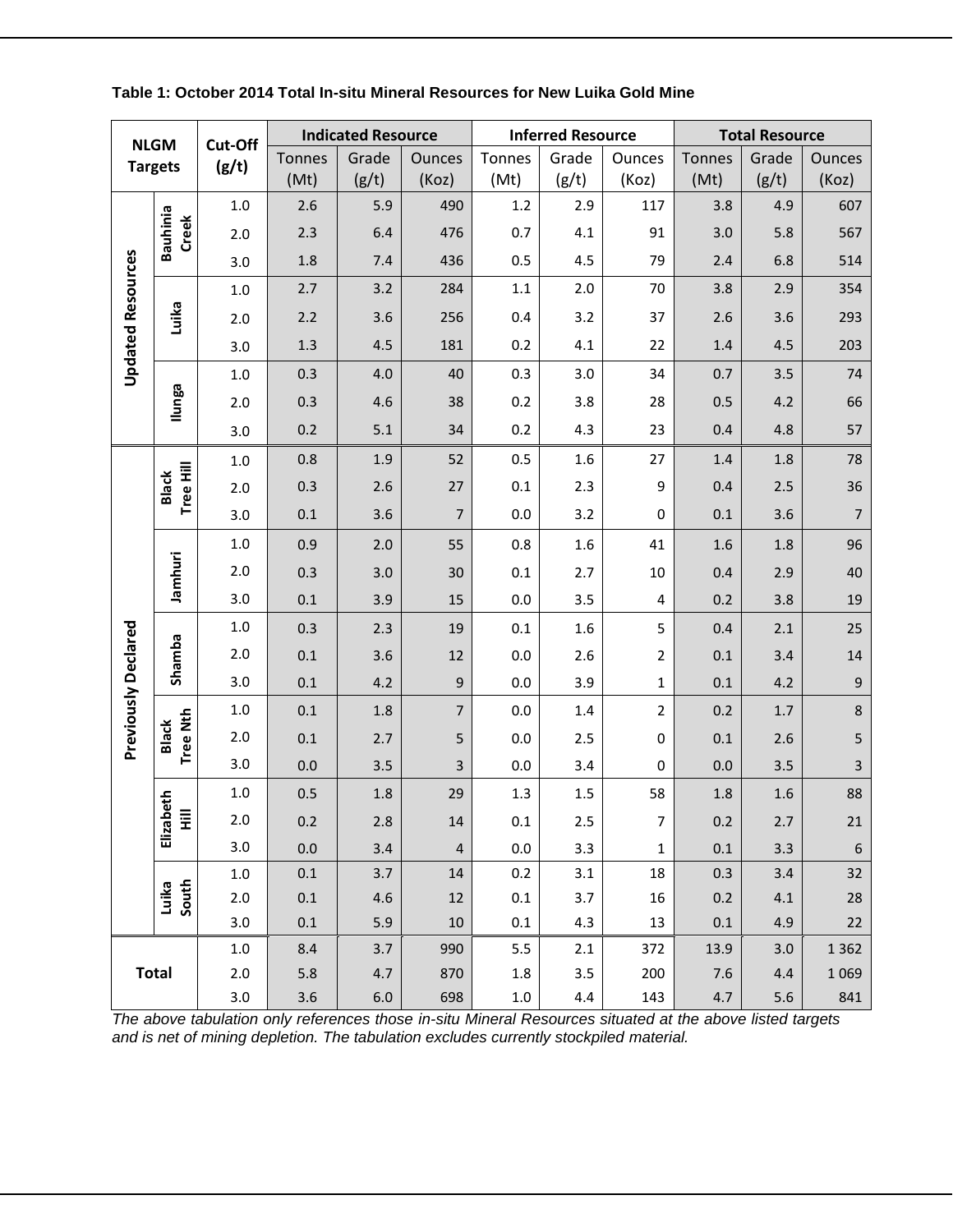#### **New Luika Resource Update**

The drilling campaign conducted during 2014 targeted the depth extensions of both Bauhinia Creek and Luika with a view to confirming possible pay shoot extensions at depth and upgrading existing Inferred Mineral Resources to Indicated Mineral Resources. Drilling at Ilunga targeted near-surface portions of the ore body, testing its western limit and at depth. Drilling was a combination of both reverse circulation (RC) and diamond drilling with some of the diamond holes pre-collared with RC to save cost. The campaign added twenty five holes for 3,954.81 metres, of drilling to confirm the presence of the ore zone down to 360 metres below surface and to the west of the ore body at Bauhinia Creek, 280 metres below surface at Luika and to 105 metres in the western portion of Ilunga.

## **Bauhinia Creek**

Drilling at Bauhinia Creek has confirmed that the strike of the ore body extends increasingly to the west with depth below the nose fault as anticipated. The ore body remains open to the west and mineralised intersections confirm the envisioned depth extension of the ore zone. These include:

- CSD052: 1.87m @ 2.19g/t, 340m below surface
- CSD054: 0.86m @ 4.16g/t, 310m below surface,
- CSD055: 5.82m @ 11.13g/t, 355m below surface, and
- CSD055: 3.89m @ 2.37g/t, 360m below surface.

A truncating structure located approximately 400 metres below surface at Bauhinia Creek has been identified beyond which the extension of the ore zone has not been intersected. It is not apparent whether this structure terminates the ore body or displaces it.

The Indicated Mineral Resource at Bauhinia Creek benefits from a 1% increase in ounces at a cut-off of 1.0g/t (previously 2.3 Mt @ 6.5g/t for 487 Koz Au) effectively replacing the mining depletions to date. Inferred Resources have increased overall with the expansion of the ore body to the west and are up 12% over the previously declared ounces at a 1.0 g/t cut-off (previously 1.0 Mt @ 3.4 g/t for 105 Koz Au).

## **Luika**

Ore zone intersections at Luika largely confirm the existing interpretation. The southern limits of the ore body have been defined but the ore body remains open at depth and drilling in the north confirmed the existence of a preferably mineralised zone at depth.Mineralised intersections include:

- CSD049: 10.76m @ 0.91g/t, 200m below surface
- CSD050: 7.91m @ 5.94g/t, 235m below surface, and
- CSD051: 9.75m @ 2.73g/t, 280m below surface.

Luika shows no change in ounces for the Indicated Mineral Resources over the previous resource estimate. Inferred Mineral Resources at Luika have been reduced due to their conversion to Indicated Resources and the reduction in size of the southern fault block.

The salient points of the mineral resource estimate are summarised in Appendix 1 below.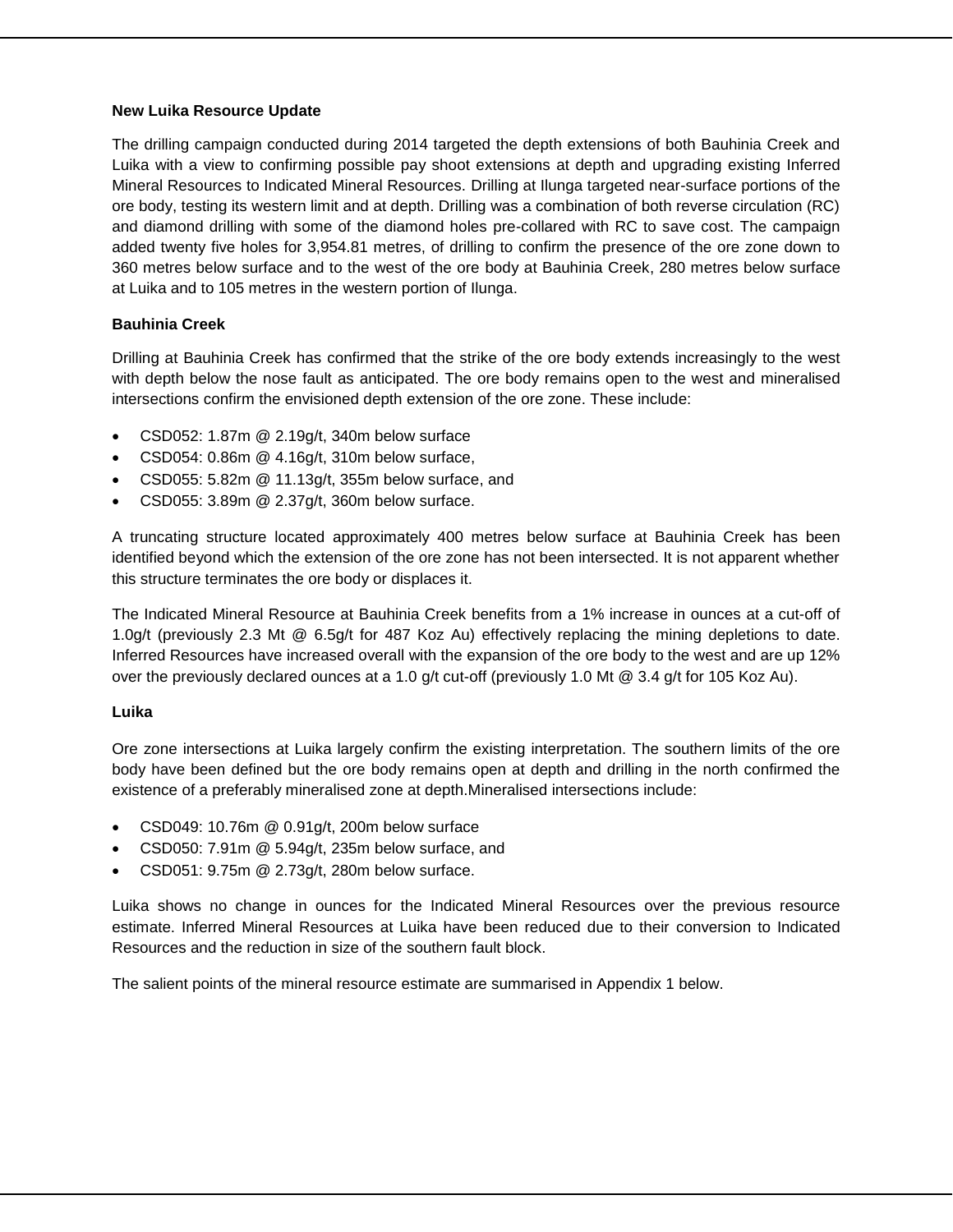The information in this report that relates to Mineral Resources is based on information compiled by Mr. David Briggs Pri.Sci.Nat. NHD Economic Geology, a Competent Person who is a Member of the South African Council for Natural Scientific Professionals (SACNASP Membership Number 400225/09), a 'Recognised Professional Organisation' (RPO) included in a list that is posted on the ASX website from time to time. Mr. Briggs is a consultant to Shanta in matters concerning mineral resources. Mr. Briggs has sufficient experience that is relevant to the style of mineralisation and type of deposit under consideration and to the activity being undertaken to qualify as a Competent Person as defined in the 2012 Edition of the 'Australasian Code for Reporting of Exploration Results, Mineral Resources and Ore Reserves'. Mr. Briggs consents to the inclusion in the report of the matters based on his information in the form and context in which it appears.

#### **New Luika Reserve Update**

The JORC (2012 Edition) compliant study supporting the Ore Reserve statement was completed by Philip van Vuuren (Open Pit) and Anthony Lund (Underground), Shanta Gold's Consultant Mining Engineer. The JORC (2012 Edition) compliant September 2014 Mineral Resources estimate, summarised above, formed the basis of this Ore Reserve estimate. Ore Reserves open pit were estimated with Micromine 2014, utilising the Lerchs-Grossman optimisation algorithm, using the current mining operation's cost structure and pit slopes defined in the geotechnical report by Middindi. Ore Reserves underground were estimated with Surpac verion 6, and using detailed mine design to determine ore tonnes and grade with standard underground modifying factors by underground mining method, mining cost where determined from first principals with the unit cost inputs based on in country quotations the stoping parameters are in line with the geotechnical recommendations determined by Middindi for underground. All the Ore Reserves estimated at New Luika are contained within the Measured and Indicated Resource category envelope and result in several open pits of which two are currently operational: one located at Bauhinia Creek and one at Luika at depths to 160 metres and 120 metres below surface respectively. The underground reserves are currently restricted to three ore zones Bauhinia Creek, Luika Main and Luika South.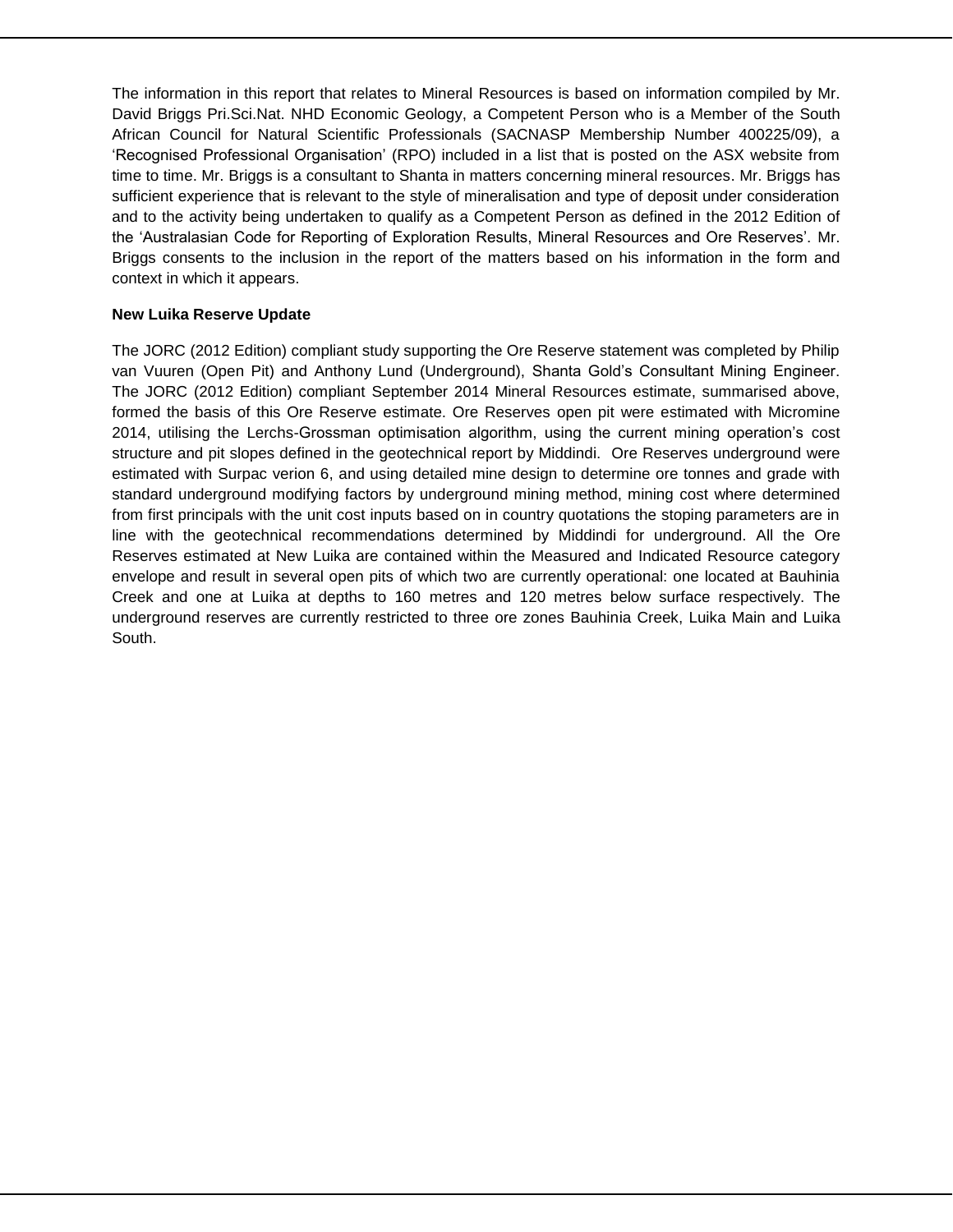The updated Ore Reserve estimate is summarised below, this is net of mining depletion but excludes stockpiled material:

|                               | September 2014 Ore Reserves for New Luika Gold Mine |                |                                   |                                     |                |                  |                             |
|-------------------------------|-----------------------------------------------------|----------------|-----------------------------------|-------------------------------------|----------------|------------------|-----------------------------|
|                               | In-situ<br><b>Tonnes</b><br>(Mt)                    | Grade<br>(g/t) | In-situ<br><b>Ounces</b><br>(koz) | <b>ROM</b><br><b>Tonnes</b><br>(Mt) | Grade<br>(g/t) | Reserve<br>(koz) | Recoverable<br>Ounces (koz) |
| Open Pit                      |                                                     |                |                                   |                                     |                |                  |                             |
| <b>Bauhinia Creek</b>         | .649                                                | 10.49          | 219                               | .646                                | 10.07          | 209              | 190                         |
| Luika                         | .653                                                | 3.64           | 76                                | .650                                | 3.45           | 73               | 66                          |
| Ilunga                        | .182                                                | 4.47           | 26                                | .181                                | 4.22           | 25               | 23                          |
| <b>Black Tree Hill</b>        | .250                                                | 2.35           | 19                                | .249                                | 2.22           | 18               | 16                          |
| <b>Black Tree Hill North</b>  | .022                                                | 3.85           | 3                                 | .022                                | 3.63           | 3                | 3                           |
| Elizabeth Hill                | .056                                                | 2.48           | $\overline{4}$                    | .056                                | 2.34           | $\overline{4}$   | 4                           |
| Jamhruri                      | .289                                                | 2.38           | 22                                | .288                                | 2.24           | 21               | 19                          |
| Shamba                        | .124                                                | 3.12           | 12                                | .124                                | 2.95           | 12               | 11                          |
| <b>Sub-Total Probable Ore</b> | 2.225                                               | 5.33           | 381                               | 2.216                               | 5.10           | 365              | 332                         |
| Underground                   |                                                     |                |                                   |                                     |                |                  |                             |
| <b>Bauhinia Creek ROM</b>     |                                                     |                |                                   | 1.175                               | 4.40           | 166              | 151                         |
| Luika Main ROM                |                                                     |                |                                   | 1.088                               | 3.71           | 130              | 118                         |
| Luika South ROM               |                                                     |                |                                   | .021                                | 3.35           | $\overline{2}$   | $\overline{2}$              |
| <b>Sub-Total Probable Ore</b> |                                                     |                |                                   | 2.284                               | 4.06           | 298              | 271                         |
| Bauhinia Creek LG*            |                                                     |                |                                   | 285                                 | 1.82           | 17               | 16                          |
| Luika Main ROM LG*            |                                                     |                |                                   | 128                                 | 2.04           | 8                | $\overline{7}$              |
| Luika South ROM LG*           |                                                     |                |                                   | .038                                | 1.85           | $\overline{2}$   | $\overline{2}$              |
| <b>Sub-Total Probable Ore</b> |                                                     |                |                                   | 451                                 | 1.88           | 27               | 25                          |
| <b>Total UG Probable Ore</b>  |                                                     |                |                                   | 2.735                               | 3.70           | 325              | 296                         |
| <b>Total Probable Ore</b>     |                                                     |                |                                   | 4.951                               | 4.33           | 690              | 628                         |

\*Lower grade material mined within the development and marginal stopes.

At the current forecast plant feed of 600,000 tonnes per annum the openpit and underground reserves of 4.951 million tonnes would provide a feed source for approximately seven years. The life of mine will depend on the development scenario pursued by the Company, this will be announced following a third party review in mid-November 2014.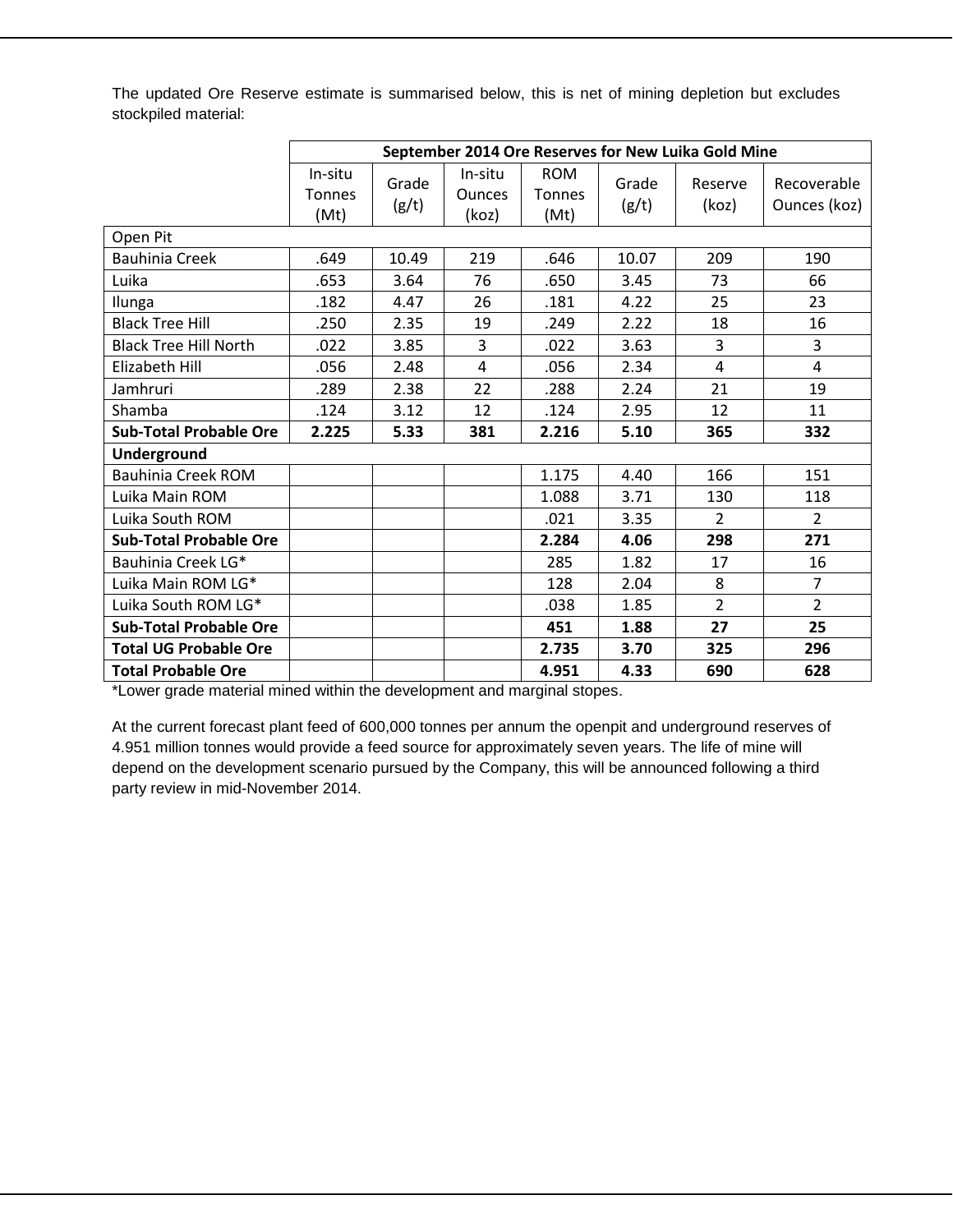The following key technical, operational and financial parameters were used in the determination of the Open Pit Ore Reserve:

| <b>Parameter</b>                         | <b>Units</b>         | Value                                                   |  |
|------------------------------------------|----------------------|---------------------------------------------------------|--|
| <b>Gold Price</b>                        | US\$ per ounce       | 1,300                                                   |  |
| Overall Pit Wall Slope                   | Degrees              | At Bauhinia Creek 45, at Luika50, all<br>others pits 52 |  |
| <b>Total Contained Ore</b>               | Mt                   | 2.2                                                     |  |
| <b>Total Contained Waste</b>             | Mt                   | 27.5                                                    |  |
| Average stripping ratio                  | Waste/Ore            | 12.5/1                                                  |  |
| <b>Contained Gold in Situ</b>            | Koz Au               | 381                                                     |  |
| Mining Dilution Added                    | $\frac{0}{0}$        | 6                                                       |  |
| Mining Recovery                          | $\frac{0}{0}$        | 94                                                      |  |
| Processing Plant Feed Rate               | Tonnes per year      | 600,000                                                 |  |
| Average Head Grade                       | Au g/t               | $\overline{5.1}$                                        |  |
| <b>Processing Recovery</b>               | %                    | 91%                                                     |  |
| <b>Average Mining Cost</b>               | USD per BCM mined    | 11.00                                                   |  |
| <b>Processing Cost</b>                   | USD per tonne milled | 40.00                                                   |  |
| <b>General &amp; Administration Cost</b> | USD per tonne milled | Included in the Processing cost                         |  |
| <b>Royalty Payment</b>                   | $\frac{0}{0}$        | 4                                                       |  |

Note: 1) Poor hanging wall conditions resulted in this lower than normal average pit slope.

Based on the above parameters, the economic cut-off grade is 1.14 g/t and the average cash cost inclusive of royalties is USD 748 per ounce.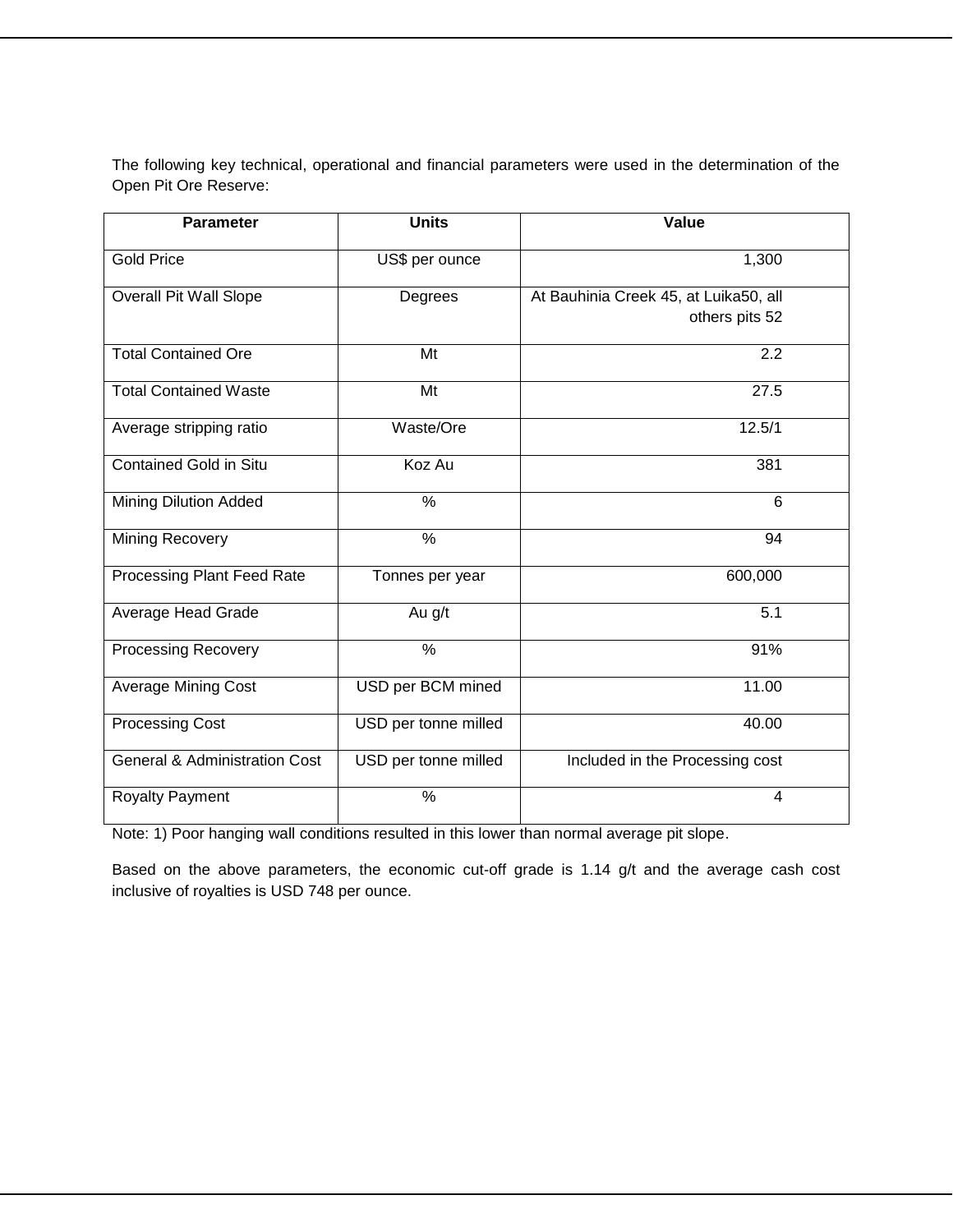The following key technical, operational and financial parameters were used in the determination of the Underground Ore Reserve:

| <b>Parameter</b>                         | <b>Units</b>                   | Value                             |
|------------------------------------------|--------------------------------|-----------------------------------|
| <b>Gold Price</b>                        | US\$ per ounce                 | 1,300                             |
| <b>Decline Size</b>                      | M                              | $5m$ H x 5.5m W                   |
| Ore Drives                               | M                              | 5m H x 5.5m W and 4.5m H x 4.5m W |
| <b>Mining Methods</b>                    | Cut & Fill                     |                                   |
| <b>Mining Recovery</b>                   | $\%$                           | 80                                |
| Dilution                                 | $\%$                           | 8                                 |
|                                          | <b>Transverse Open Stoping</b> |                                   |
| Mining Recovery                          | $\%$                           | 90                                |
| Dilution                                 | $\%$                           | 8                                 |
|                                          | Open Stoping                   |                                   |
| <b>Mining Recovery</b>                   | $\frac{9}{6}$                  | 95                                |
| Dilution                                 | $\%$                           | 8                                 |
|                                          | <b>Crown Pillars</b>           |                                   |
| <b>Mining Recovery</b>                   | $\frac{1}{2}$                  | 50                                |
| Dilution                                 | $\frac{0}{0}$                  | 8                                 |
|                                          |                                |                                   |
| Processing Plant Feed Rate               | Tonnes per year                | 600,000                           |
| <b>Average Head Grade</b>                | Au g/t                         | 4                                 |
| <b>Processing Recovery</b>               | $\%$                           | 91%                               |
| <b>Average Total Mining Cost</b>         | USD per ore tonne mined        | 58                                |
| <b>Processing Cost</b>                   | USD per tonne milled           | 40                                |
| <b>General &amp; Administration Cost</b> | USD per tonne milled           | Included in the Processing cost   |
| <b>Royalty Payment</b>                   | $\%$                           | 4                                 |

Based on the above parameters, underground the economic cut-off grade is 3 g/t and the average cash cost inclusive of royalties is USD 815 per ounce.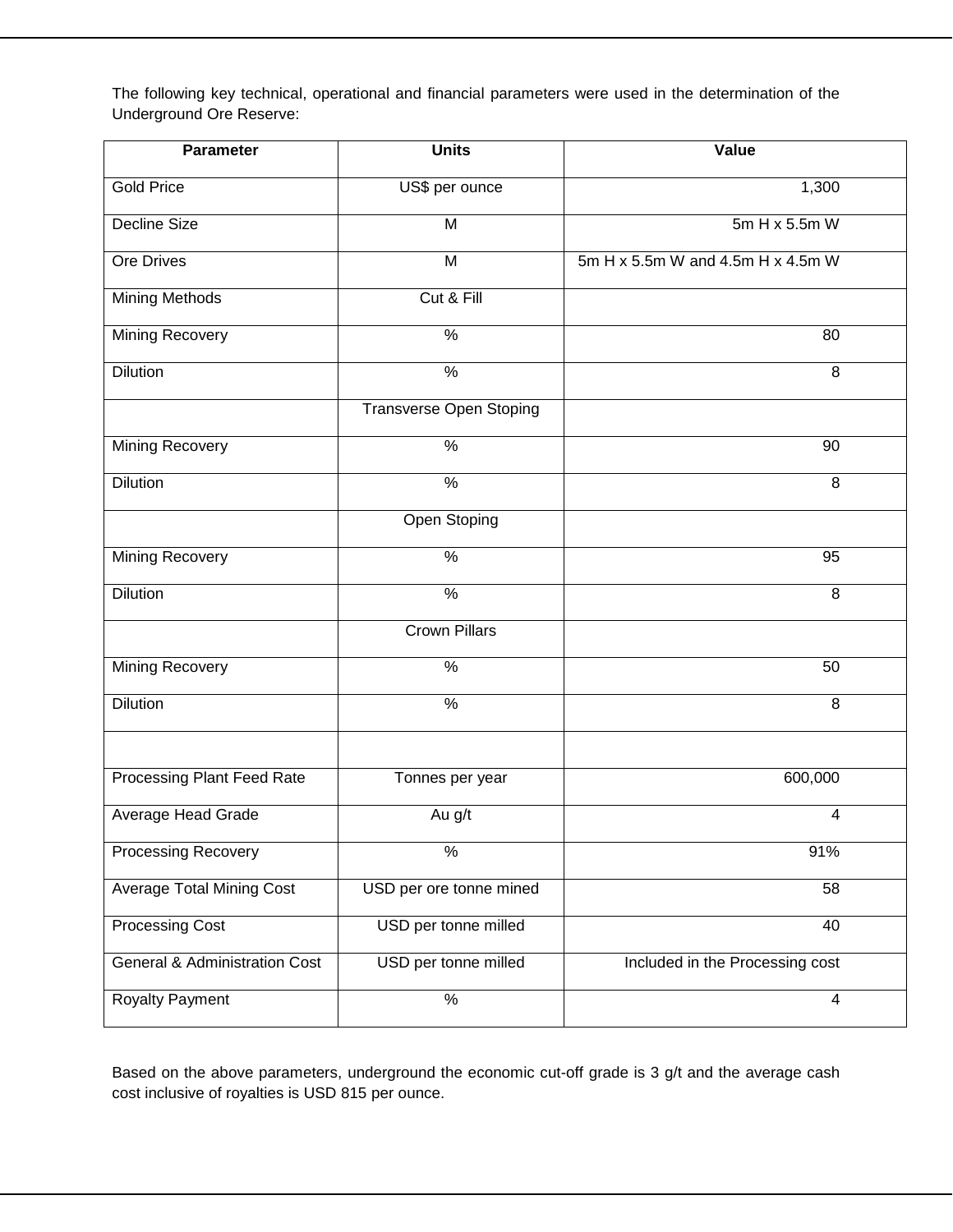The reported Ore Reserves have been compiled by Mr. Philip van Vuuren BSc (Min) Eng, BComm (UNISA), a member of the SAIMM (member number 20424) and ECSA (member number 865248) and Anthony Lund BEng Mining AUSIMM (member number 220313) *independent consulting Mining Engineer*s who hase sufficient experience, relevant to the style of mineralisation and type of deposit under consideration and to the activity he is undertaking, to qualify as a Competent Person as defined in the 'Australasian Code for Reporting of Mineral Resources and Ore Reserves' of December 2012 ("JORC Code") as prepared by the Joint Ore Reserves Committee of the Australasian Institute of Mining and Metallurgy, the Australian Institute of Geoscientists and the Minerals Council of Australia. Mr. Philip Van Vuuren and Mr. Anthony Lund give Shanta Gold Limited consent to use this reserve estimate in reports.

### **Competent Persons Statement**

David Briggs Pri.Sci.Nat NHD Economic Geology, Shanta Gold's independent resource consultant, is a qualified person as defined in the Guidance Note for Mining, Oil and Gas Companies, June 2009, of the London Stock Exchange, and has reviewed and approved the [technical](http://www.investegate.co.uk/shanta-gold-limited--shg-/rns/drill-results-at-new-luika-gold-mine/201309180700112520O/) information contained in this announcement.

Philip van Vuuren BSc (Min) Eng, BComm, Shanta Gold's Independent Consulting Mining Engineer, is a qualified person as defined in the Guidance Note for Mining, Oil and Gas Companies, June 2009, of the London Stock Exchange, and has reviewed and approved the [technical](http://www.investegate.co.uk/shanta-gold-limited--shg-/rns/drill-results-at-new-luika-gold-mine/201309180700112520O/) information contained in this announcement.

Anthony Lund BEng Mining, Shanta Gold's Independent Consulting Mining Engineer, is a qualified person as defined in the Guidance Note for Mining, Oil and Gas Companies, June 2009, of the London Stock Exchange, and has reviewed and approved the [technical](http://www.investegate.co.uk/shanta-gold-limited--shg-/rns/drill-results-at-new-luika-gold-mine/201309180700112520O/) information contained in this announcement.

#### **Enquiries:**

**Shanta Gold Limited Tel**: +255 (0) 22 2601 829 - +27833011529 Mike Houston, CEO Patrick Maseva-Shayawabaya, CFO

**Nominated Adviser and Joint Broker**

Peel Hunt LLP Tel: + 44 (0)20 7418 8900 Matthew Armitt / Ross Allister

## **Joint Broker**

GMP Securities Europe LLP Tel: + 44 (0)20 7647 2800 Richard Greenfield / Alexandra Carse

## **Financial Public Relations**

FTI Consulting Tel: +44 (0)20 7269 7100 Oliver Winters / Sara Powell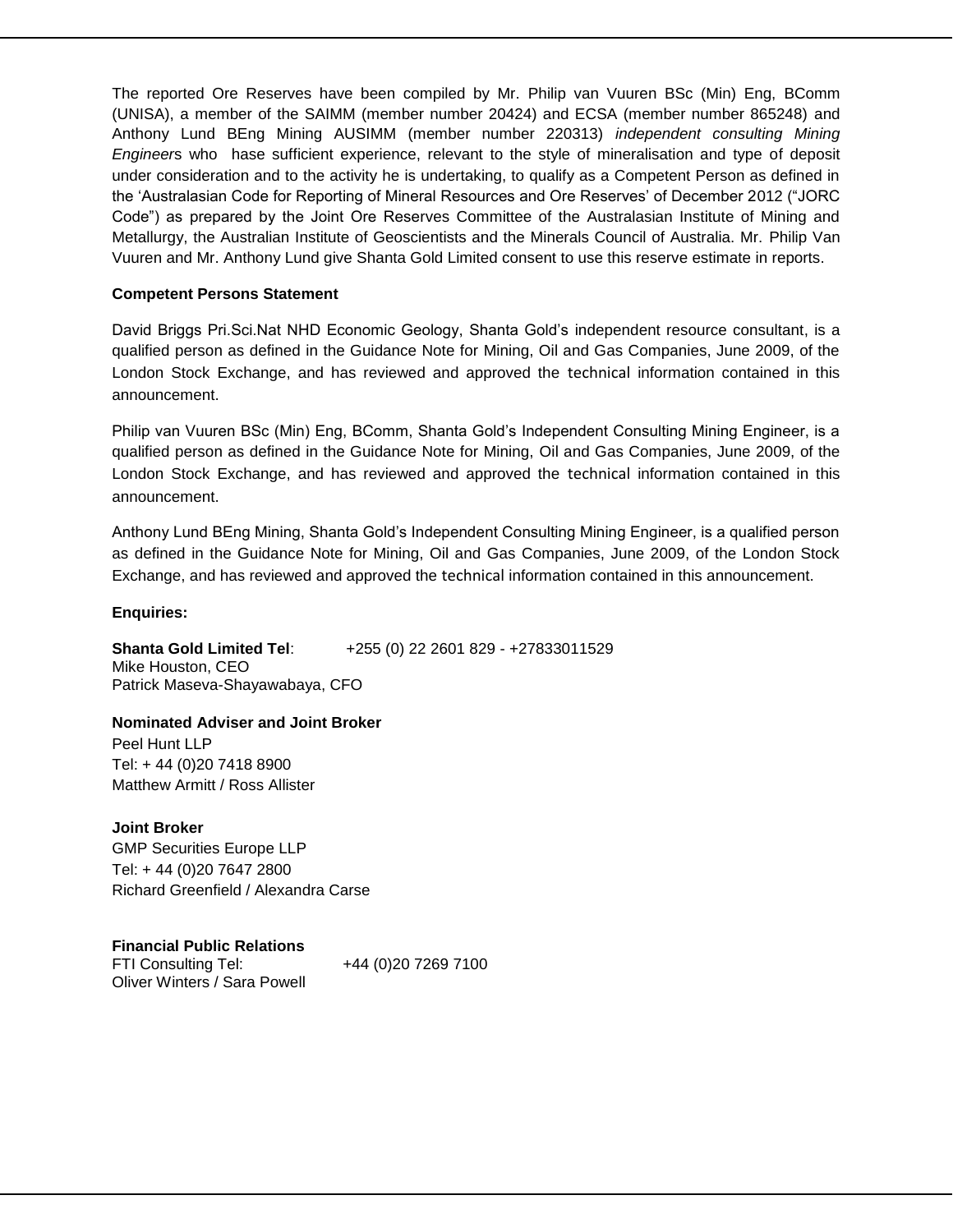#### *About Shanta Gold Limited*

Shanta Gold is an East African focused gold producing company. It currently has defined ore resources on the New Luika and Singida projects in Tanzania and holds exploration licences over a number of additional properties. The Company's flagship New Luika Gold Mine commenced production in 2012 and produced 64,000 ounces in 2013. The Company is admitted to trading on AIM and has approximately 462 million shares in issue. For further information visit the Company's website: [www.shantagold.com.](http://www.shantagold.com/)

#### **Glossary of Terms**

| g/t                              | Grams per metric tonne. The unit of measurement of metal content or grade,<br>equivalent to parts per million.                                                                                                                                                                                                                                                                                                                                                                                                                                                                                                                                                                                                                                                                                                                                                                                                                        |
|----------------------------------|---------------------------------------------------------------------------------------------------------------------------------------------------------------------------------------------------------------------------------------------------------------------------------------------------------------------------------------------------------------------------------------------------------------------------------------------------------------------------------------------------------------------------------------------------------------------------------------------------------------------------------------------------------------------------------------------------------------------------------------------------------------------------------------------------------------------------------------------------------------------------------------------------------------------------------------|
| <b>Mineral Resource</b>          | A 'Mineral Resource' is a concentration or occurrence of solid material of economic<br>interest in or on the Earth's crust in such form, grade (or quality), and quantity that<br>there are reasonable prospects for eventual economic extraction. The location,<br>quantity, grade (or quality), continuity and other geological characteristics of a<br>Mineral Resource are known, estimated or interpreted from specific geological<br>evidence and knowledge, including sampling. Mineral Resources are sub-divided, in<br>order of increasing geological confidence, into Inferred, Indicated and Measured<br>categories.                                                                                                                                                                                                                                                                                                       |
| Indicated<br>Mineral<br>Resource | An 'Indicated Mineral Resource' is that part of a Mineral Resource for which<br>quantity, grade (or quality), densities, shape and physical characteristics are<br>estimated with sufficient confidence to allow the application of Modifying Factors in<br>sufficient detail to support mine planning and evaluation of the economic viability of<br>the deposit.<br>Geological evidence is derived from adequately detailed and reliable exploration,<br>sampling and testing gathered through appropriate techniques from locations such<br>as outcrops, trenches, pits, workings and drill holes, and is sufficient to assume<br>geological and grade (or quality) continuity between points of observation where<br>data and samples are gathered.<br>An Indicated Mineral Resource has a lower level of confidence than that applying to<br>a Measured Mineral Resource and may only be converted to a Probable Ore<br>Reserve. |
| Inferred<br>Mineral<br>Resource  | An 'Inferred Mineral Resource' is that part of a Mineral Resource for which quantity<br>and grade (or quality) are estimated on the basis of limited geological evidence and<br>sampling. Geological evidence is sufficient to imply but not verify geological and<br>grade (or quality) continuity. It is based on exploration, sampling and testing<br>information gathered through appropriate techniques from locations such as<br>outcrops, trenches, pits, workings and drill holes. An Inferred Mineral Resource has<br>a lower level of confidence than that applying to an Indicated Mineral Resource and<br>must not be converted to an Ore Reserve. It is reasonably expected that the<br>majority of Inferred Mineral Resources could be upgraded to Indicated Mineral<br>Resources with continued exploration.                                                                                                           |
| In-Situ                          | In its natural position or place.                                                                                                                                                                                                                                                                                                                                                                                                                                                                                                                                                                                                                                                                                                                                                                                                                                                                                                     |
| <b>JORC Code</b>                 | The Australasian Code for Reporting of Exploration Results, Mineral Resources and<br>Ore Reserves (the 'JORC Code' or 'the Code') sets out minimum standards,<br>recommendations and guidelines for Public Reporting in Australasia of Exploration<br>Results, Mineral Resources and Ore Reserves. The Joint Ore Reserves Committee<br>('JORC') was established in 1971 and published several reports containing<br>recommendations on the classification and Public Reporting of Ore Reserves prior<br>to the release of the first edition of the JORC Code in 1989.<br>Revised and updated editions of the Code were issued in 1992, 1996, 1999, and<br>2004. The 2012 edition supersedes all previous editions.                                                                                                                                                                                                                    |
| Koz                              | One thousand Troy ounces. All references to ounces are Troy ounces with the<br>conversion factor being 31.1034768 metric grams per Troy ounce                                                                                                                                                                                                                                                                                                                                                                                                                                                                                                                                                                                                                                                                                                                                                                                         |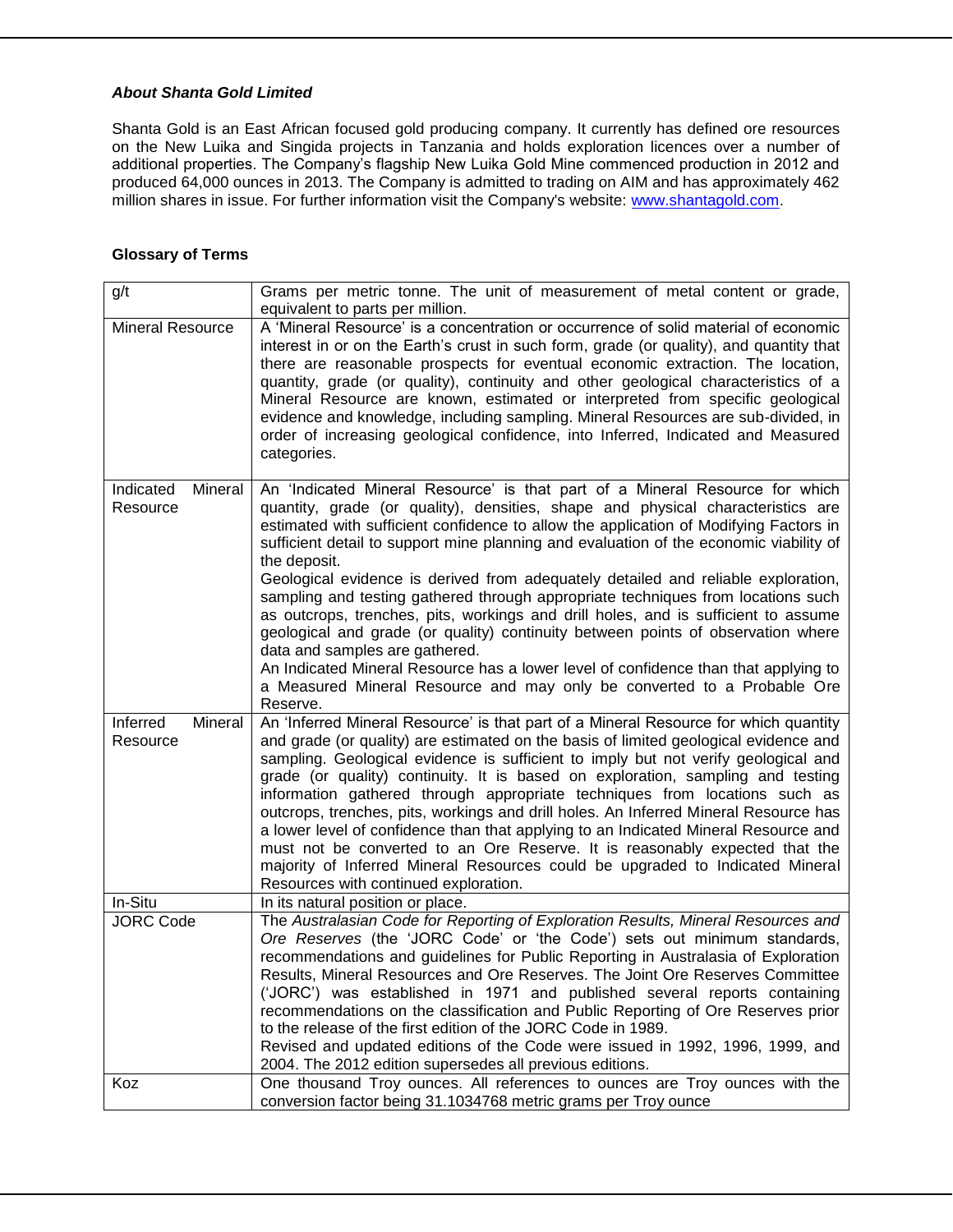| Mt                         | One million metric tonnes                                                                                                                                                                                                                                                                                                                                                                                                                                                |
|----------------------------|--------------------------------------------------------------------------------------------------------------------------------------------------------------------------------------------------------------------------------------------------------------------------------------------------------------------------------------------------------------------------------------------------------------------------------------------------------------------------|
| Ore Reserve                | An 'Ore Reserve' is the economically mineable part of a Measured and/or Indicated<br>Mineral Resource. It includes diluting materials and allowances for losses, which<br>may occur when the material is mined or extracted and is defined by studies at Pre-<br>Feasibility or Feasibility level as appropriate that include application of Modifying<br>Factors. Such studies demonstrate that, at the time of reporting, extraction could<br>reasonably be justified. |
| Probable<br>Ore<br>Reserve | A 'Probable Ore Reserve' is the economically mineable part of an Indicated, and in<br>some circumstances, a Measured Mineral Resource. The confidence in the<br>Modifying Factors applying to a Probable Ore Reserve is lower than that applying to<br>a Proved Ore Reserve.                                                                                                                                                                                             |
| Recoverable                | That portion of the metal contained within the ore that can be recovered through                                                                                                                                                                                                                                                                                                                                                                                         |
| <b>Ounces</b>              | metallurgical processing                                                                                                                                                                                                                                                                                                                                                                                                                                                 |
| <b>ROM</b>                 | Mined ore that can be processed by the recovery plant                                                                                                                                                                                                                                                                                                                                                                                                                    |

# **Appendix 1 Summary of Resource Estimation Parameters**

- The Mineral Resource estimate for the Bauhinia Creek,Luika and Ilunga targets at the New Luika Gold Mine was completed in October 2014 by Mr. David Briggs
- Totals have been rounded to reflect uncertainty in accordance with JORC guidelines for mineral resource estimation from actual derived results and some rounding errors may occur when multiplying summary table figures
- Block modelling and resource estimation has been completed using CAE Studio™ with wireframe models of mineralised domains created within Micromine™
- Data supporting the resource estimate has been audited by an external consultant who concluded that sufficient QAQC and data validation has been undertaken to support a resource estimate of this nature
- The primary data was used to define the extents of the mineralised envelope while 1m downhole composites were used for statistical analysis, variography and resource estimation
- High value outliers were capped where deemed appropriate
- Resource estimation was completed using Ordinary Kriging for all domains with nugget and sills based on statistical analysis and variography of the identified mineralised domains. Search ellipses were orientated to reflect the geometry of the mineralised structures.
- A global bulk density was used based on a weighted average of ore intersections which was modified near surface to reflect unquantified artisanal workings
- The model was validated visually, by comparison to previous estimates, comparison of model and composite statistics and by swath plots for each prospect
- Resource classification was based on geological confidence and on quality of estimate determined by factors such as proximity to informing data, sample spacing, number of informing data, number of informing holes
- Indicated Resources are predominantly interpolated between known data whilst Inferred Resources can be extrapolated beyond known data